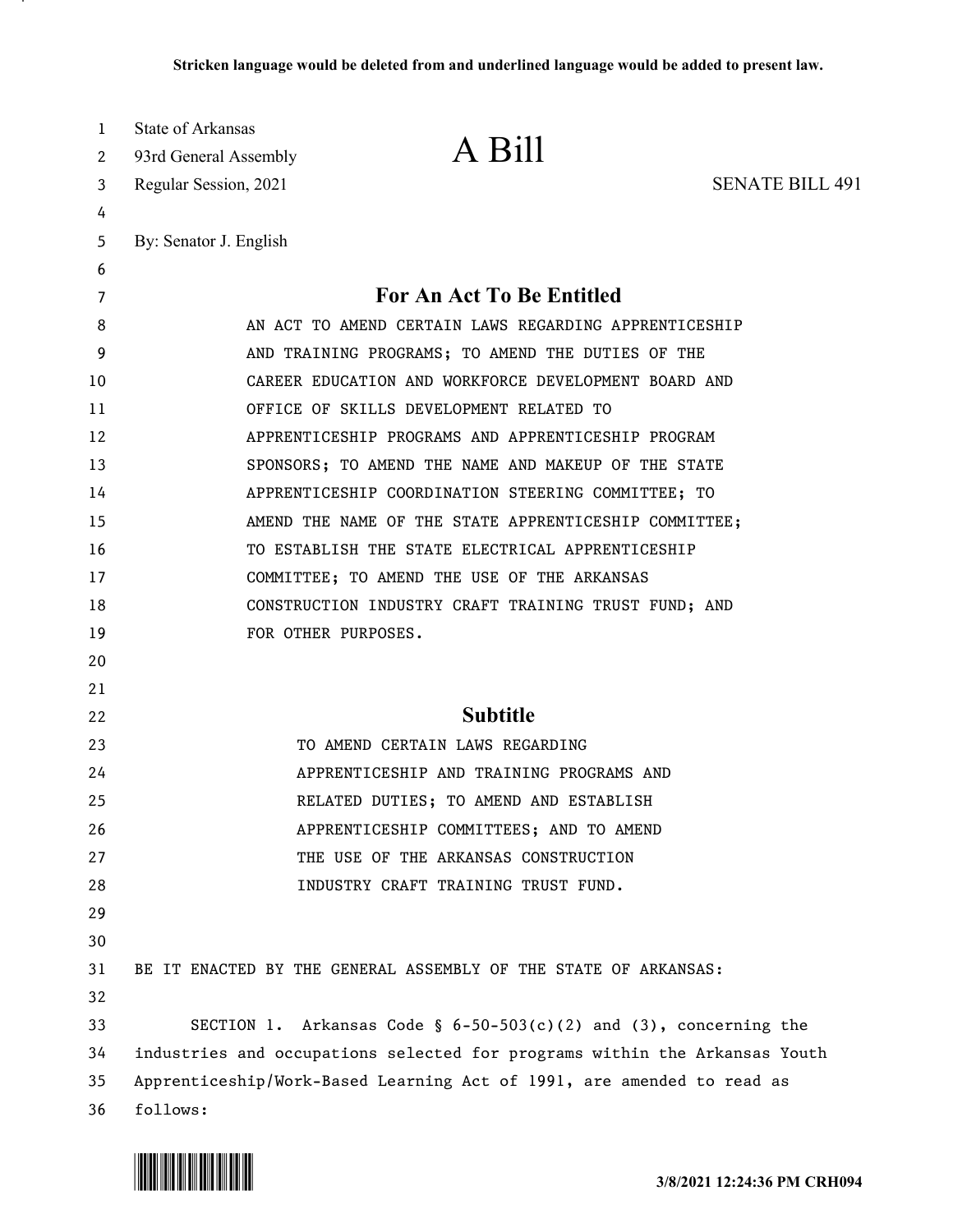(2) The division, the State Arkansas Apprenticeship Coordination Steering Committee, the Office of Skills Development, and local sites shall take joint responsibility for identifying the industries and occupations selected in subdivision (c)(1) of this section. (3) The State Apprenticeship Coordination Steering Committee 6 Office of Skills Development is responsible for identifying traditional apprenticeship programs that are currently in place. SECTION 2. Arkansas Code § 6-50-703(a) and (b), concerning the Arkansas Existing Workforce Training Program, is amended to read as follows: (a) There is hereby created the Arkansas Existing Workforce Training Program, to be administered by a governing council composed of equal 13 representation from the Division of Higher Education, the Division of Career 14 and Technical Education Office of Skills Development, and the Arkansas Economic Development Commission. (b) The primary purpose of the program shall be to provide financial assistance to Arkansas business and industry for upgrading the knowledge and 18 skills of the existing work force workforce or a potential new workforce and to increase the capacity of state-supported educational institutions to supply the ongoing training needs of Arkansas companies. SECTION 3. Arkansas Code § 6-52-201 is amended to read as follows: 6-52-201. Definitions. In this subchapter: (1) "Apprenticeship training program" means a training program 26 that provides on-the-job training, preparatory instruction, supplementary instruction, or related instruction in a trade or occupation that has been certified as an apprenticeable occupation by the United States Department of Labor Office of Apprenticeship; (2) "BAT" means the United States Office of Apprenticeship; (3) "Coordination committee" means the State Apprenticeship Coordination Steering Committee; (4) "Preparatory instruction" means a course of instruction lasting six (6) months or less that teaches the basic skills required for an individual to comply with the terms of his or her apprenticeship agreement as required by § 6-52-207;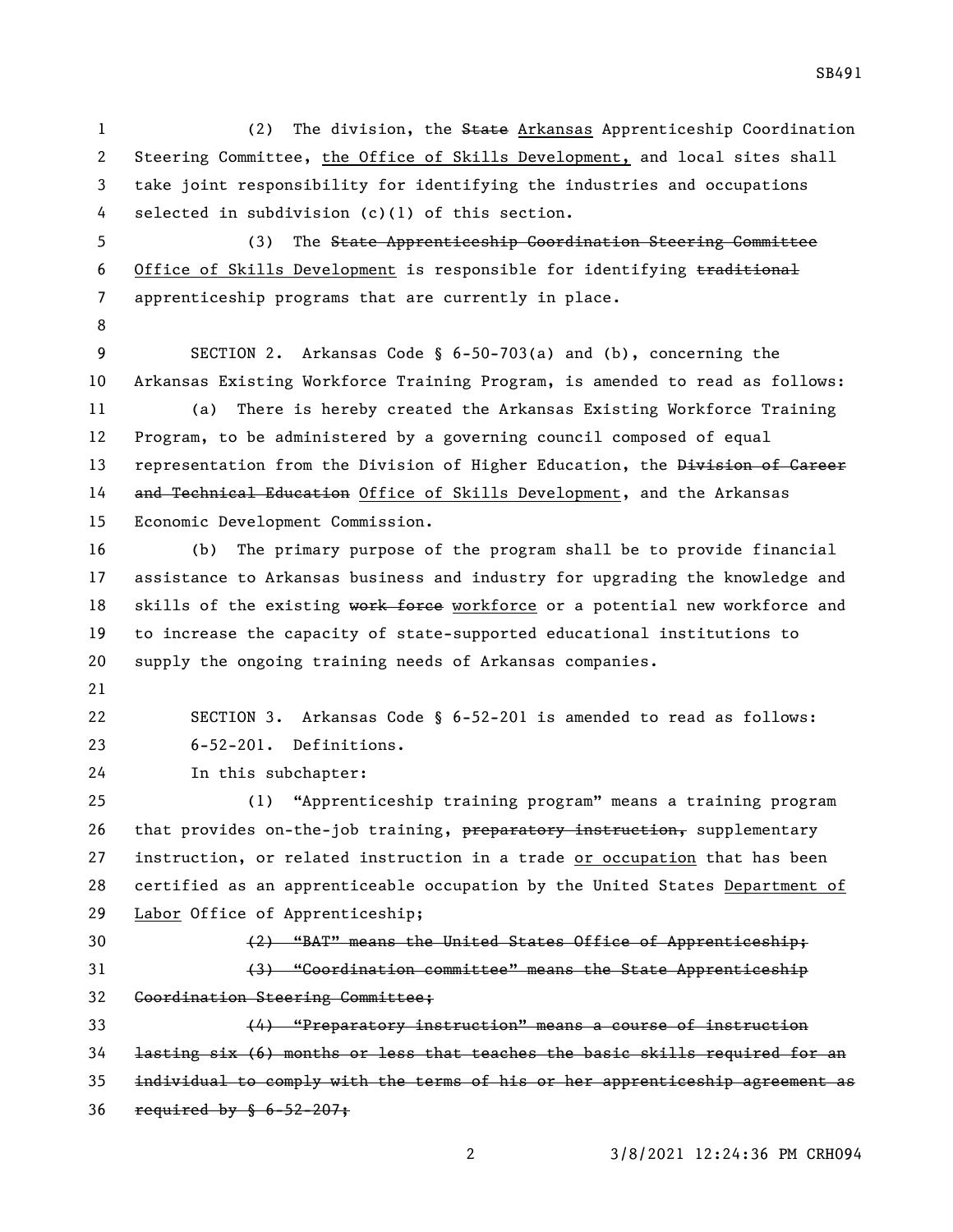1 (5)(2) "Program sponsor" means any person, association, committee, business, or organization operating an apprenticeship program and in whose name the program is registered or is in the process of registration by the United States Department of Labor Office of Apprenticeship; (6)(3) "Related instruction" means organized off-the-job instruction in theoretical or technical subjects required for the completion of an apprenticeship program for a particular apprenticeable trade;  $\left(7\right)(4)$  "Supplementary instruction" means a course of instruction for persons employed as journeymen craftsmen in an apprenticeable trade that is designed to provide new skills or upgrade current skills; and 11 (8) [Repealed.] (5)(A) "Pre-apprenticeship" means programs that provide instruction or training to increase math, literacy, and other vocational and prevocational skills needed to enter a Registered Apprenticeship program. (B) "Pre-apprenticeship" programs are not: (i) Registered with the United States Department of 17 Labor during the term of the pre-apprenticeship training; or (ii) Federally vetted, but a high-quality pre- apprenticeship should have a minimum of one (1) registered apprenticeship partner or a strong relationship with at least one (1) apprenticeship program, feature training and curriculum that aligns with that program, and include a wide range of support services designed specifically to help participants succeed; and (6) "Youth apprenticeship" means a registered apprenticeship program that has been validated by the United States Department of Labor or a State Apprenticeship Agency serving individuals between the ages of sixteen (16) and twenty-four (24) and is sponsored by employers, labor management organizations, or other organizations. SECTION 4. Arkansas Code § 6-52-203 is amended to read as follows: 6-52-203. Rules. 32 The Office of Skills Development and the State Arkansas Apprenticeship Coordination Steering Committee shall promulgate rules necessary to implement the provisions of this subchapter. SECTION 5. Arkansas Code § 6-52-204 is amended to read as follows:

SB491

3/8/2021 12:24:36 PM CRH094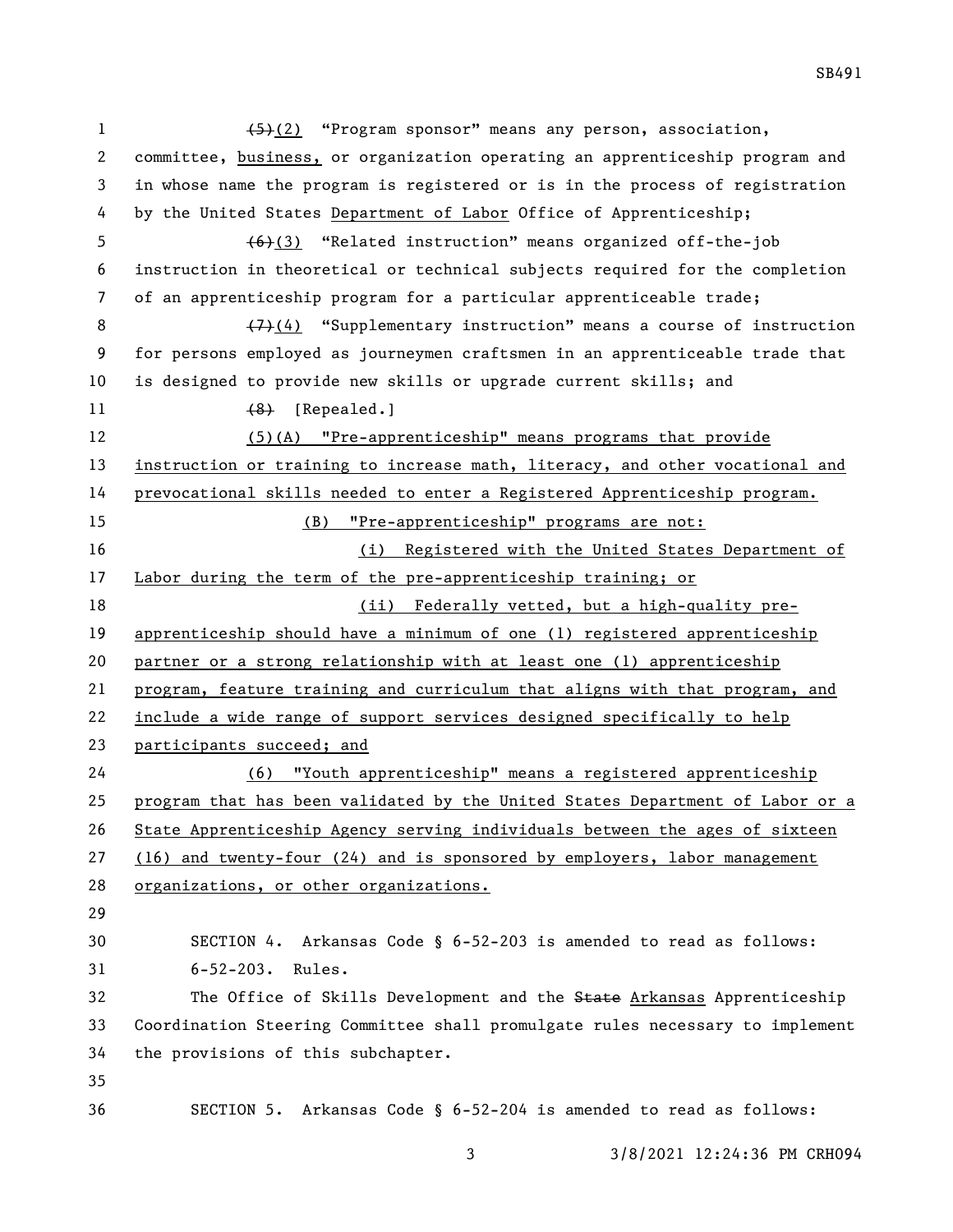6-52-204. State Arkansas Apprenticeship Coordination Steering Committee.

3 (a)(1) The Governor shall appoint an apprenticeship and training 4 advisory committee Arkansas Apprenticeship Coordination Steering Committee composed of members with the following qualifications: (A) Two (2) members One (1) member representing employers 7 of members of apprenticeable trades employer organizations; 8 (B) Two (2) members One (1) member representing labor unions or bargaining agents for members of apprenticeable trades; 10 (C) Two (2) members One (1) member representing the minority and female workforce who have knowledge of apprenticeship and are 12 familiar with the needs of vocational and technical education; and (D) Two (2) members who teach or immediately supervise 14 preparatory instruction, supplementary instruction, or related instruction courses. (E) Three (3) members representing employers who are actively utilizing registered apprenticeship who have knowledge of apprenticeship and are familiar with the needs of vocational and technical education; (F) One (1) member representing the Division of Career and Technical Education who has knowledge of apprenticeship and is familiar with the needs of vocational and technical education; (G) One (1) member representing a state supported two-year or four-year institution of higher education who has knowledge of apprenticeship and is familiar with the needs of vocational and technical education; (H) One (1) member representing the Workforce Innovation and Opportunity Act workforce system who has knowledge of apprenticeship and is familiar with the needs of vocational and technical education; and (I) One (1) member representing the Office of Skills Development. 32 (2) Members of the eoerdination committee shall serve terms of four (4) years. (3) Vacancies shall be filled for the unexpired portion of a term vacated. (4) The Governor shall consult the Office of Skills Development

3/8/2021 12:24:36 PM CRH094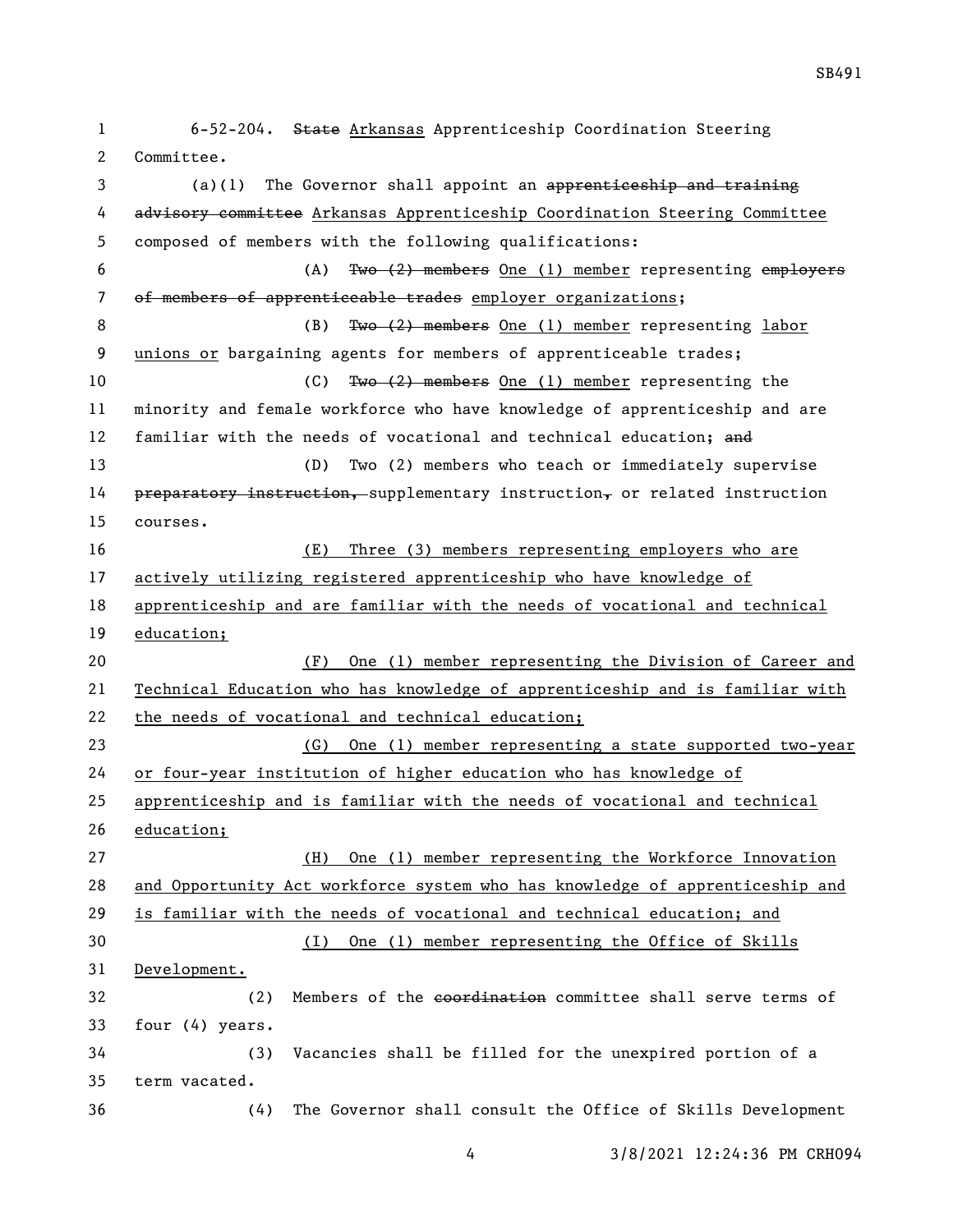before making an appointment under this subsection. (5) Appointments made by the Governor under this subsection shall be subject to confirmation by the Senate. 4 (b) Advisory members of the eoordination committee shall include the following: 6 (1) One (1) person Two (2) persons designated by and 7 representing the Office of Skills Development; and 8 (2) One (1) person designated by and representing the Division of Labor;  $\left(3\right)$  One (1) person designated by and representing the United 11 States Department of Labor Office of Apprenticeship+ 12 (4) One (1) person designated by and representing the Career and Technical Education Program of the College of Education and Health Professions of the University of Arkansas at Fayetteville; and (5) One (1) person representing the general public who is familiar with the goals and needs of apprenticeship in Arkansas and who is 17 not otherwise eligible for service on the coordination committee.  $(e)(1)$  The member representing the general public shall be appointed by the Office of Skills Development for a term of four (4) years. (2) All other nonvoting members of the coordination committee shall serve at the pleasure of the agency or institution each respective member represents. (d) The apprenticeship coordination steering committee as outlined in this section will become the State Apprenticeship Coordination Steering Committee. SECTION 6. Arkansas Code § 6-52-205 is amended to read as follows: 28 6-52-205. State Arkansas Apprenticeship Coordination Steering Committee — Duties. (a) The State Arkansas Apprenticeship Coordination Steering Committee shall recommend to the Career Education and Workforce Development Board a statewide plan for the development of a comprehensive program of 33 apprenticeship training which that shall include but not be limited to the following: (1) Formulas and administrative procedures to be used in requesting appropriations of state funds for apprenticeship training and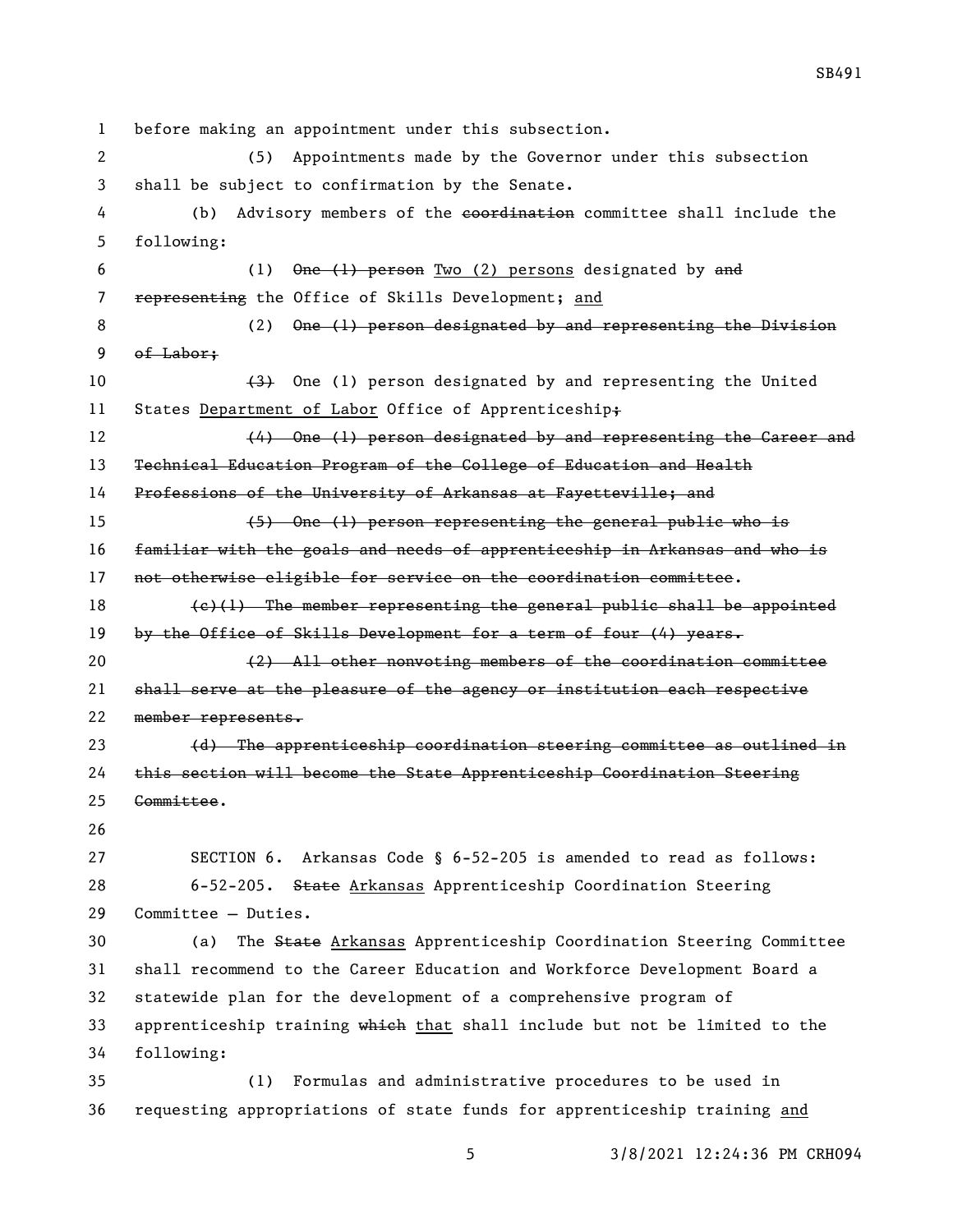apprenticeship expansion efforts; (2) Forms, formulas, and administrative procedures to be used in distributing available funds to apprenticeship training programs and apprenticeship expansion efforts; and (3) The content and method of the public notice required by this subchapter. 7 (b)(1) The Office of Skills Development shall furnish the coordination committee with the current data necessary to develop the plan. (2) All state boards and agencies shall cooperate with the 10 coordination committee and shall furnish information and material on request. (c) Pursuant to this section, the reporting procedures shall be included in the state plan for apprenticeship. SECTION 7. Arkansas Code § 6-52-206 is amended to read as follows: 6-52-206. Recommendations. (a) Recommendations of the State Arkansas Apprenticeship Coordination Steering Committee submitted to the Office of Skills Development must be acted on and either accepted or rejected. (b) A recommendation which is rejected must be returned immediately to 20 the coordination committee, accompanied by written notice of the reasons for rejecting the recommendation. SECTION 8. Arkansas Code § 6-52-208(a), concerning duties of apprenticeship program sponsors, is amended to read as follows: (a) The apprenticeship program sponsor of each apprenticeship training program shall: 27 (1) Establish standards and goals for preparatory instruction, 28 supplementary instruction $_{\overline{7}}$  and related instruction for apprentices in the program; (2) Establish rules governing the on-the-job training and other instruction for apprentices in the program; (3) Plan and organize instructional materials designed to provide technical and theoretical knowledge and basic skills required by apprentices in the program; (4) Recommend qualified instructors for the program; (5) Monitor and evaluate the performance and progress of each

3/8/2021 12:24:36 PM CRH094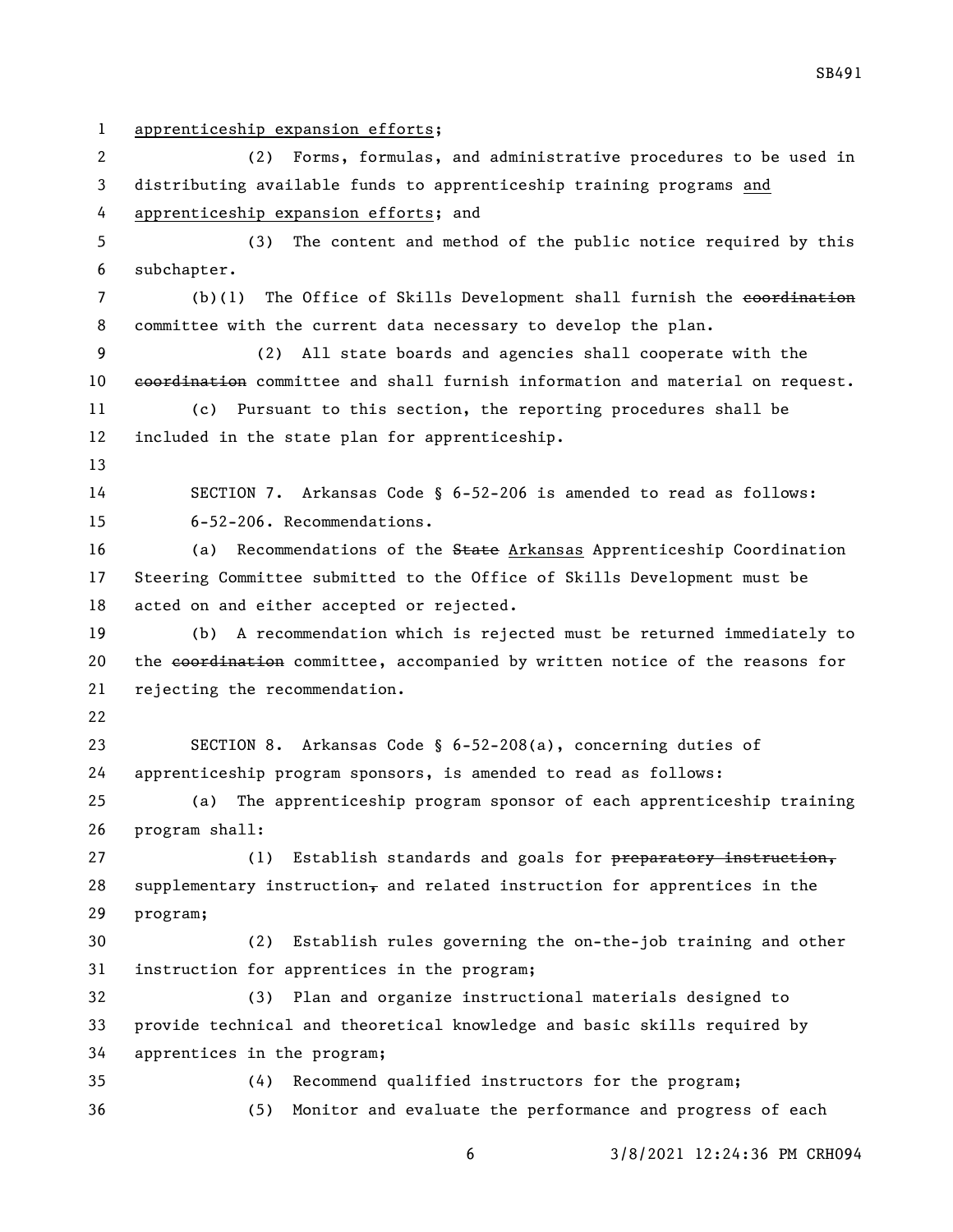apprentice in the program and the program as a whole; and (6) Interview applicants and select those most qualified for entrance into the program. SECTION 9. Arkansas Code § 6-52-208, concerning the duties of apprenticeship program sponsors, is amended to add an additional subsection to read as follows: (e)(1) An apprenticeship program sponsor shall provide the names of the employers who enroll apprentices into the program to the Office of Skills Development on or before September 1 of each fiscal year. (2) The office shall not publish the names of the employers who have enrolled apprentices, nor use the employer names for a purpose other than program administration and research, unless approved by the employer. (3) The names of employers provided by apprenticeship program sponsors under subsection (e) of this section shall be exempt from the Freedom of Information Act of 1967, § 25-19-101 et seq. SECTION 10. Arkansas Code § 6-55-104(b), concerning administration of the Arkansas Construction Industry Craft Training Program, is amended to read as follows: (b) The program will be administered by the Office of Skills 22 Development in collaboration with the State Arkansas Apprenticeship Coordination Steering Committee created by § 6-52-204. SECTION 11. Arkansas Code § 6-55-105 is amended to read as follows: 6-55-105. Program plan. 27 11 In addition to the duties of the State Arkansas Apprenticeship Coordination Steering Committee contained in § 6-52-205, the committee is authorized to develop a plan for the Arkansas Construction Industry Craft Training Program which shall include, but not be limited to, the following: (1) Formulas and administrative procedures to be used in requesting appropriations of state funds for the program; (2) Forms, formulas, and administrative procedures to be used in distributing funds to construction craft training programs; and (3) Other administrative procedures or rules as may be necessary for the equitable and efficient operation of the program.

3/8/2021 12:24:36 PM CRH094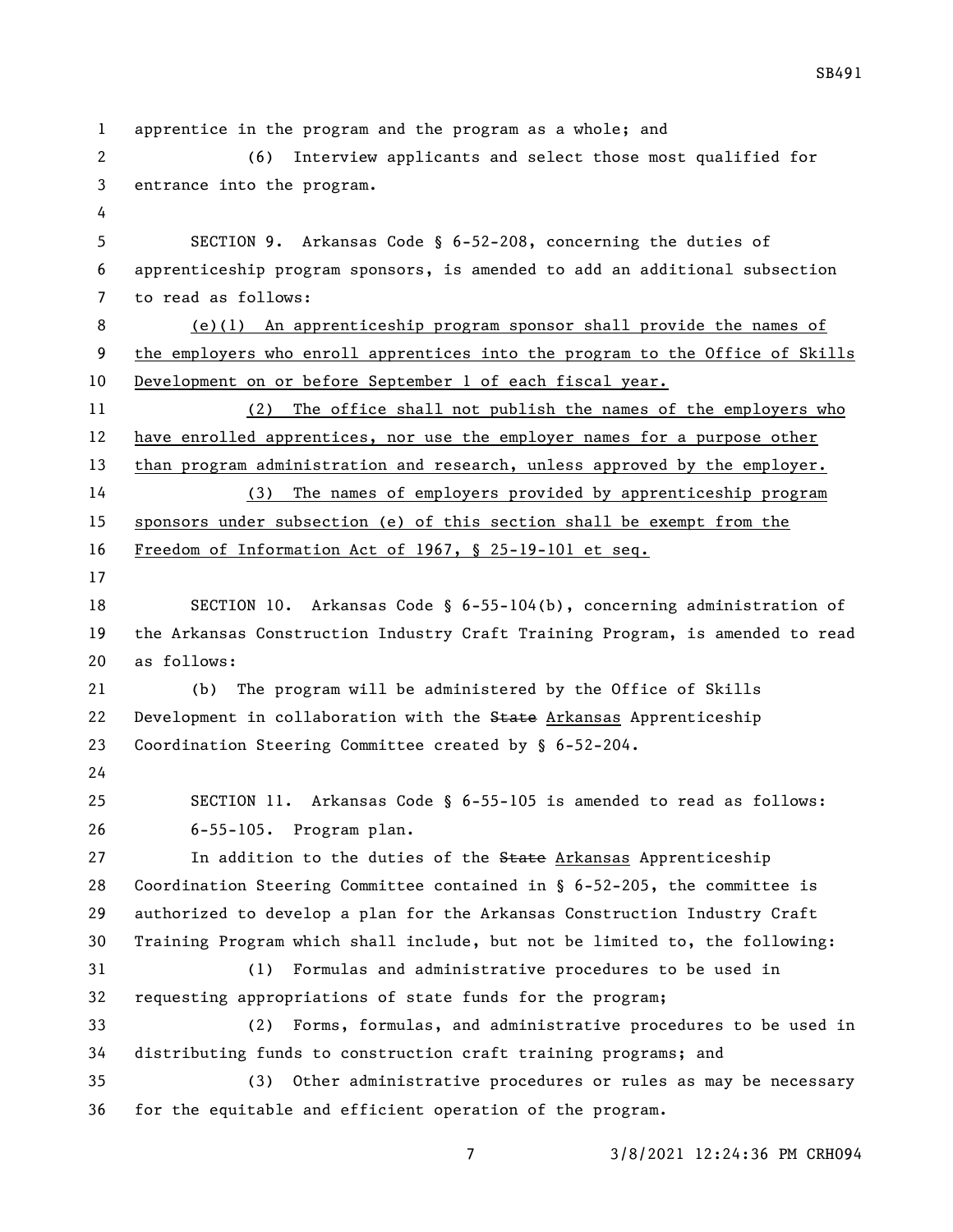| 1  |                                                                               |  |  |
|----|-------------------------------------------------------------------------------|--|--|
| 2  | SECTION 12. Arkansas Code § $6-55-107(c)$ , concerning the use of the         |  |  |
| 3  | Arkansas Construction Craft Training Trust Fund, is amended to read as        |  |  |
| 4  | follows:                                                                      |  |  |
| 5  | The fund may also be used to support youth apprenticeship or pre-<br>(c)      |  |  |
| 6  | apprenticeship construction trade programs in secondary vocational centers.   |  |  |
| 7  | Upon the recommendation of the State Arkansas Apprenticeship<br>(d)           |  |  |
| 8  | Coordination Steering Committee, the Office of Skills Development shall       |  |  |
| 9  | expend the moneys in the fund from time to time to support the training       |  |  |
| 10 | program prescribed in this chapter.                                           |  |  |
| 11 |                                                                               |  |  |
| 12 | SECTION 13. Arkansas Code § 6-55-108 is amended to read as follows:           |  |  |
| 13 | $6 - 55 - 108$ . Rules.                                                       |  |  |
| 14 | The Office of Skills Development and the State Arkansas Apprenticeship        |  |  |
| 15 | Coordination Steering Committee shall promulgate rules necessary to implement |  |  |
| 16 | the provisions of this chapter.                                               |  |  |
| 17 |                                                                               |  |  |
| 18 | SECTION 14. Arkansas Code Title 17, Chapter 28, Subchapter 3, is              |  |  |
| 19 | amended to add additional sections to read as follows:                        |  |  |
| 20 | 17-28-313. Powers of Career Education and Workforce Development Board.        |  |  |
| 21 | The Career Education and Workforce Development Board shall have the           |  |  |
| 22 | following powers:                                                             |  |  |
| 23 | To ensure that all persons working as apprentice<br>(1)                       |  |  |
| 24 | electricians are properly registered;                                         |  |  |
| 25 | To adopt rules as to the qualifications, training, and<br>(2)                 |  |  |
| 26 | supervision of apprentice electricians subject to the approval of the         |  |  |
| 27 | Department of Labor and Licensing; and                                        |  |  |
| 28 | To adopt rules establishing the roles and duties of the<br>(3)                |  |  |
| 29 | following organizations or officials in the electrical apprenticeship program |  |  |
| 30 | in compliance with the National Electrical Standards as approved and          |  |  |
| 31 | registered with the United States Department of Labor Office of               |  |  |
| 32 | Apprenticeship:                                                               |  |  |
| 33 | The Office of Skills Development; and<br>(A)                                  |  |  |
| 34 | The State Electrical Apprenticeship Committee.<br>(B)                         |  |  |
| 35 |                                                                               |  |  |
| 36 | 17-28-314. State Electrical Apprenticeship Committee.                         |  |  |

3/8/2021 12:24:36 PM CRH094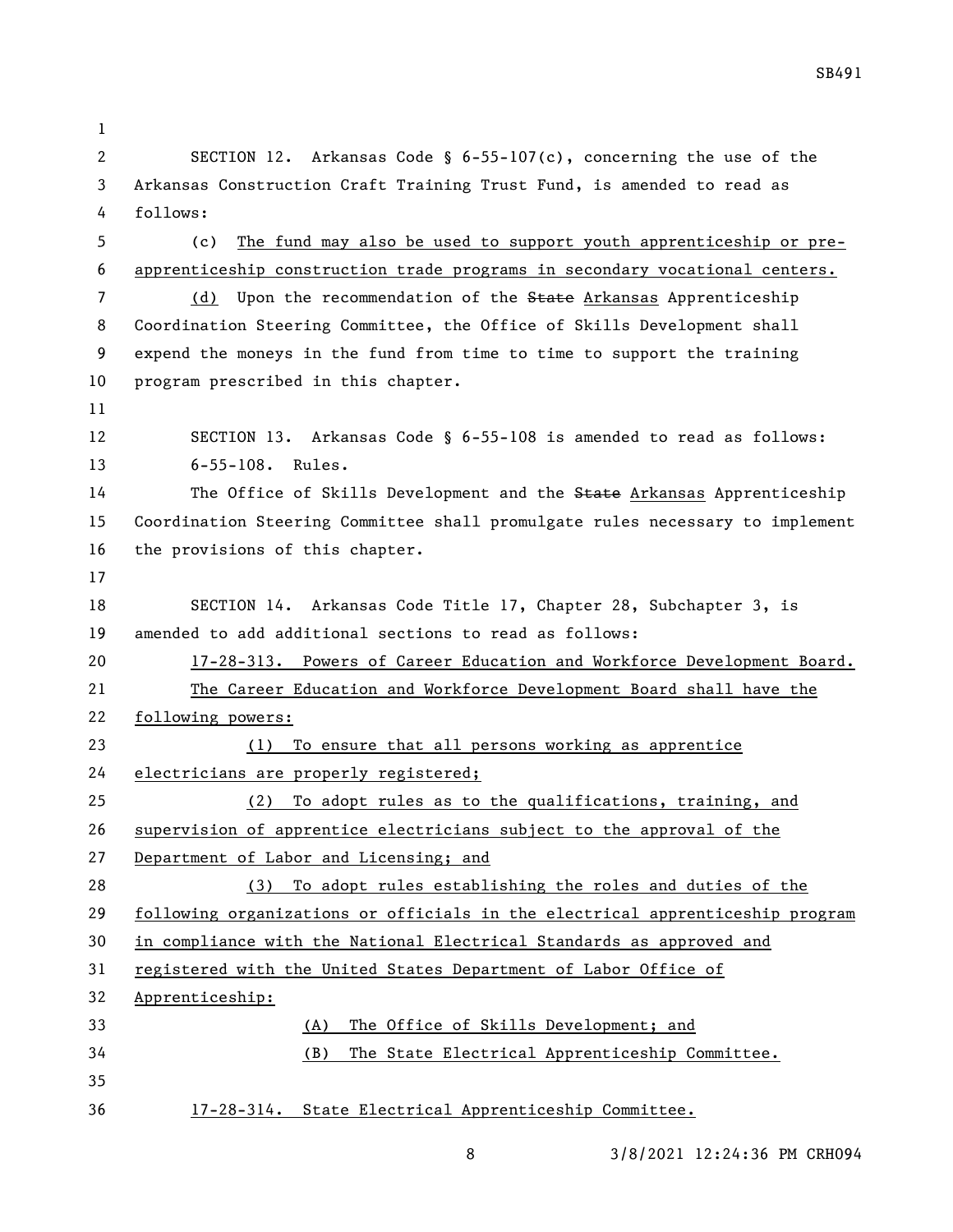| a State Electrical Apprenticeship Committee consisting of seven (7) voting<br>One (1) member shall be an Arkansas state-licensed |  |  |
|----------------------------------------------------------------------------------------------------------------------------------|--|--|
|                                                                                                                                  |  |  |
|                                                                                                                                  |  |  |
|                                                                                                                                  |  |  |
|                                                                                                                                  |  |  |
| One (1) member shall be an engineer, professional or                                                                             |  |  |
|                                                                                                                                  |  |  |
| (3) Four (4) members shall be Arkansas state-licensed master                                                                     |  |  |
| electricians; and                                                                                                                |  |  |
| One (1) member shall be an employer representative who                                                                           |  |  |
|                                                                                                                                  |  |  |
| One (1) of the voting members shall be appointed from each                                                                       |  |  |
| congressional district, and three (3) of the voting members shall be                                                             |  |  |
|                                                                                                                                  |  |  |
| (c) The Director of the Office of Skills Development or his or her                                                               |  |  |
| designee shall serve as a nonvoting advisory member of the committee.                                                            |  |  |
|                                                                                                                                  |  |  |
| The members of the committee may receive expense reimbursement in                                                                |  |  |
|                                                                                                                                  |  |  |
| The board shall prescribe committee members' qualifications and                                                                  |  |  |
|                                                                                                                                  |  |  |
|                                                                                                                                  |  |  |
|                                                                                                                                  |  |  |
| SECTION 15. Arkansas Code § 17-38-402 is amended to read as follows:                                                             |  |  |
| 17-38-402. Powers of Career Education and Workforce Development Board.                                                           |  |  |
| The Career Education and Workforce Development Board shall have the                                                              |  |  |
|                                                                                                                                  |  |  |
| To ensure that all persons working as apprentice plumbers                                                                        |  |  |
|                                                                                                                                  |  |  |
| To adopt rules as to the qualifications, training, and                                                                           |  |  |
| supervision of apprentice plumbers subject to the approval of the Department                                                     |  |  |
|                                                                                                                                  |  |  |
| To adopt rules establishing the roles and duties of the                                                                          |  |  |
| following organizations or officials in the plumbing apprenticeship program                                                      |  |  |
| in compliance with the National Plumbing Standards as approved and registered                                                    |  |  |
| with the United States Department of Labor, Bureau of Apprenticeship and                                                         |  |  |
|                                                                                                                                  |  |  |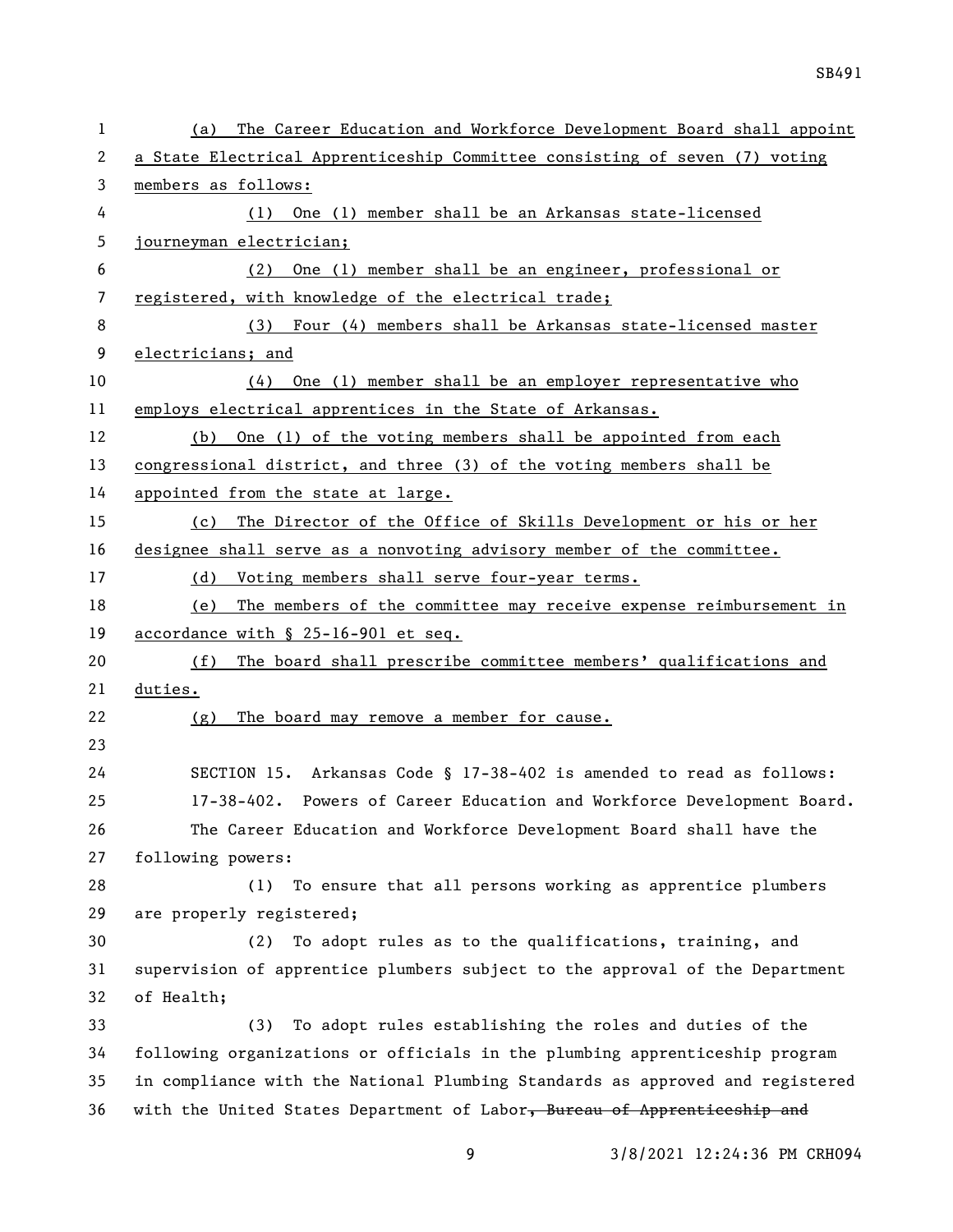1 Training Office of Apprenticeship: (A) The Office of Skills Development; and (B) The State Plumbing Apprenticeship Committee; and (C) The local apprenticeship committee; and (4) [Repealed.] SECTION 16. Arkansas Code § 17-38-403 is amended to read as follows: 17-38-403. State Plumbing Apprenticeship Committee. (a) The Career Education and Workforce Development Board shall appoint a State Plumbing Apprenticeship Committee consisting of seven (7) voting members as follows: (1) Two (2) shall be Arkansas state-licensed journeyman plumbers; (2) One (1) shall be a citizen member; and (3) Four (4) shall be Arkansas state-licensed master plumbers. 16 (b) $(1)$  One (1) of the voting members shall be appointed from each congressional district, and three (3) of the voting members shall be appointed from the state at large. (2) At least three (3) of the six (6) journeyman plumber and master plumber members must be members of existing functioning local apprenticeship committees. (c) The Director of the Office of Skills Development or his or her designee shall serve as a nonvoting advisory member to the State Plumbing Apprenticeship Committee. (d) Voting members shall serve four-year terms. (e) The members of the State Plumbing Apprenticeship Committee may receive expense reimbursement in accordance with § 25-16-901 et seq. (f) The board shall prescribe State Plumbing Apprenticeship Committee members' qualifications and prescribe their duties. (g) The board may remove a member for cause. SECTION 17. Arkansas Code §§ 17-38-404 and 17-38-405 are repealed. 17-38-404. Hardship status — Criteria and applications. (a)(1) The local apprenticeship committee shall establish criteria for eligibility for hardship status. The applicant for hardship status must reside at least thirty (30) miles by the most direct route from the nearest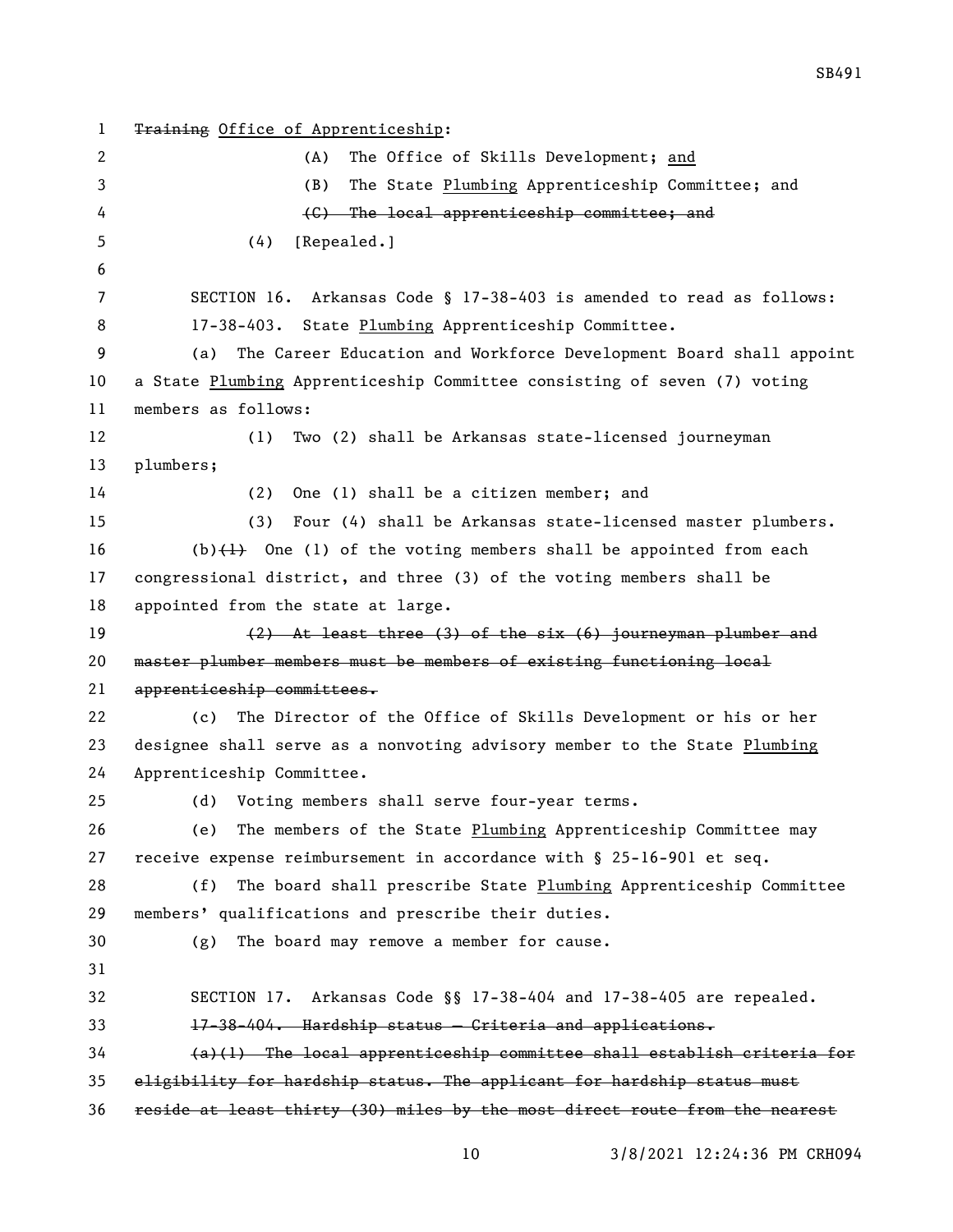established apprenticeship school.

| 2  | (2) The thirty-mile criterion is a minimum qualification to be                   |
|----|----------------------------------------------------------------------------------|
| 3  | considered as hardship, and complete qualifications will be established by       |
| 4  | the local apprenticeship committee or the State Apprenticeship Committee.        |
| 5  | (b) If the local apprenticeship committee does not act on the                    |
| 6  | application within forty-five (45) days of the date it was filed, the            |
| 7  | application shall be automatically transmitted to the State Apprenticeship       |
| 8  | Committee, which shall act on the application at its next regularly scheduled    |
| 9  | meeting after receipt thereof.                                                   |
| 10 | (e) If the State Apprenticeship Committee fails to act, the                      |
| 11 | application shall be automatically transmitted to the Career Education and       |
| 12 | Workforce Development Board, which shall act on the application within forty-    |
| 13 | five (45) days after receipt.                                                    |
| 14 |                                                                                  |
| 15 | 17-38-405. Hardship status - Appeals.                                            |
| 16 | (a) The decision of the local apprenticeship committee regarding the             |
| 17 | hardship application may be appealed to the State Apprenticeship Committee,      |
| 18 | and the State Apprenticeship Committee shall act on the appeal at its next       |
| 19 | regularly scheduled meeting upon receipt of the appeal.                          |
| 20 | (b) The decision of the State Apprenticeship Committee may be appealed           |
| 21 | to the Career Education and Workforce Development Board. The board shall act     |
| 22 | on the appeal within forty-five (45) days of receipt.                            |
| 23 | (e) All actions of the State Apprenticeship Committee may be appealed            |
| 24 | to the board in accordance with the board's established policies.                |
| 25 |                                                                                  |
| 26 | SECTION 18. Arkansas Code § 19-5-1114(b)(2), concerning the use of the           |
| 27 | Arkansas Construction Industry Craft Training Trust Fund, is amended to read     |
| 28 | as follows:                                                                      |
| 29 | (2)<br>The fund shall be used to support training programs set out               |
| 30 | in the Arkansas Construction Industry Craft Training Act, $\S$ 6-55-101 et seq., |
| 31 | administered by the Office of Skills Development and the State Arkansas          |
| 32 | Apprenticeship Coordination Steering Committee.                                  |
| 33 |                                                                                  |
| 34 | SECTION 19. Arkansas Code § 25-16-903(38), concerning stipends for the           |
| 35 | State Apprenticeship Committee, is amended to read as follows:                   |
| 36 | (38)<br>State Plumbing Apprenticeship Committee;                                 |